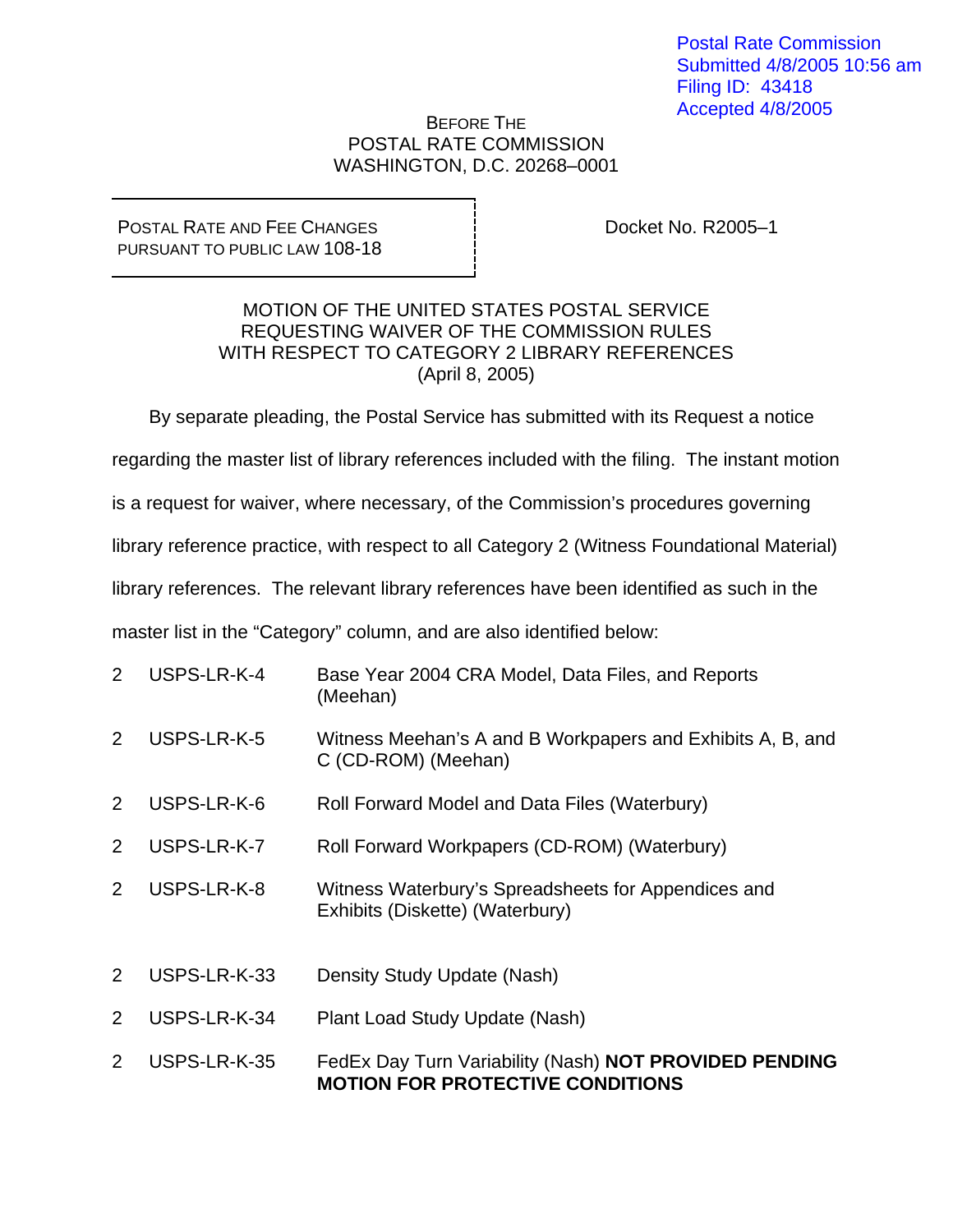2 USPS-LR-K-36 Calculation of Alaska Air Adjustment (Nash) 2 USPS-LR-K-37 Estimation of Priority Mail Weight and Average Haul by Zone (Nash) 2 USPS-LR-K-38 Amtrak Costs Beyond the Base Year (Nash) 2 USPS-LR-K-39 Calculation of Distance-related Transportation Costs (Kelley) 2 USPS-LR-K-40 Calculation of Alaska Highway Costs (Meehan) 2 USPS-LR-K-41 Amtrak Variability Calculation (Bradley) 2 USPS-LR-K-43 Flats Mail Processing Cost Models (FCM, Periodicals and Standard Mail) (Miller, T-19) 2 USPS-LR-K-44 Coverage Factors (Miller, T-19) 2 USPS-LR-K-46 Parcel Cost Models (Miller, T-20) 2 USPS-LR-K-47 Parcel Post Volume, Cubic Feet and Weight Data (Miller,T-20) 2 USPS-LR-K-48 Test Year Letter/Card Processing Cost Models (First-Class, Standard, and Nonmachineable Surcharge) (Abdirahman) 2 USPS-LR-K-49 Explanation of Cost Reductions and Other Programs (Tayman/McCrery) 2 USPS-LR-K-50 Rollforward Expense Factors (Tayman) 2 USPS-LR-K-51 Workers' Compensation Expense (Tayman) 2 USPS-LR-K-52 Development of Piggyback and Related Factors (Smith) 2 USPS-LR-K-53 Mail Processing Unit Costs by Shape (Smith) 2 USPS-LR-K-54 Equipment and Facility Related Costs (Smith) 2 USPS-LR-K-55 MODS-Based Costing, Description of Spreadsheets and SAS Programs (Van-Ty-Smith) 2 USPS-LR-K-56 Programs and Electronic Input Data for Mail Processing Volume Variability Analysis (Bozzo) 2 USPS-LR-K-57 FY 2004 Cost Segments and Components Reconciliation to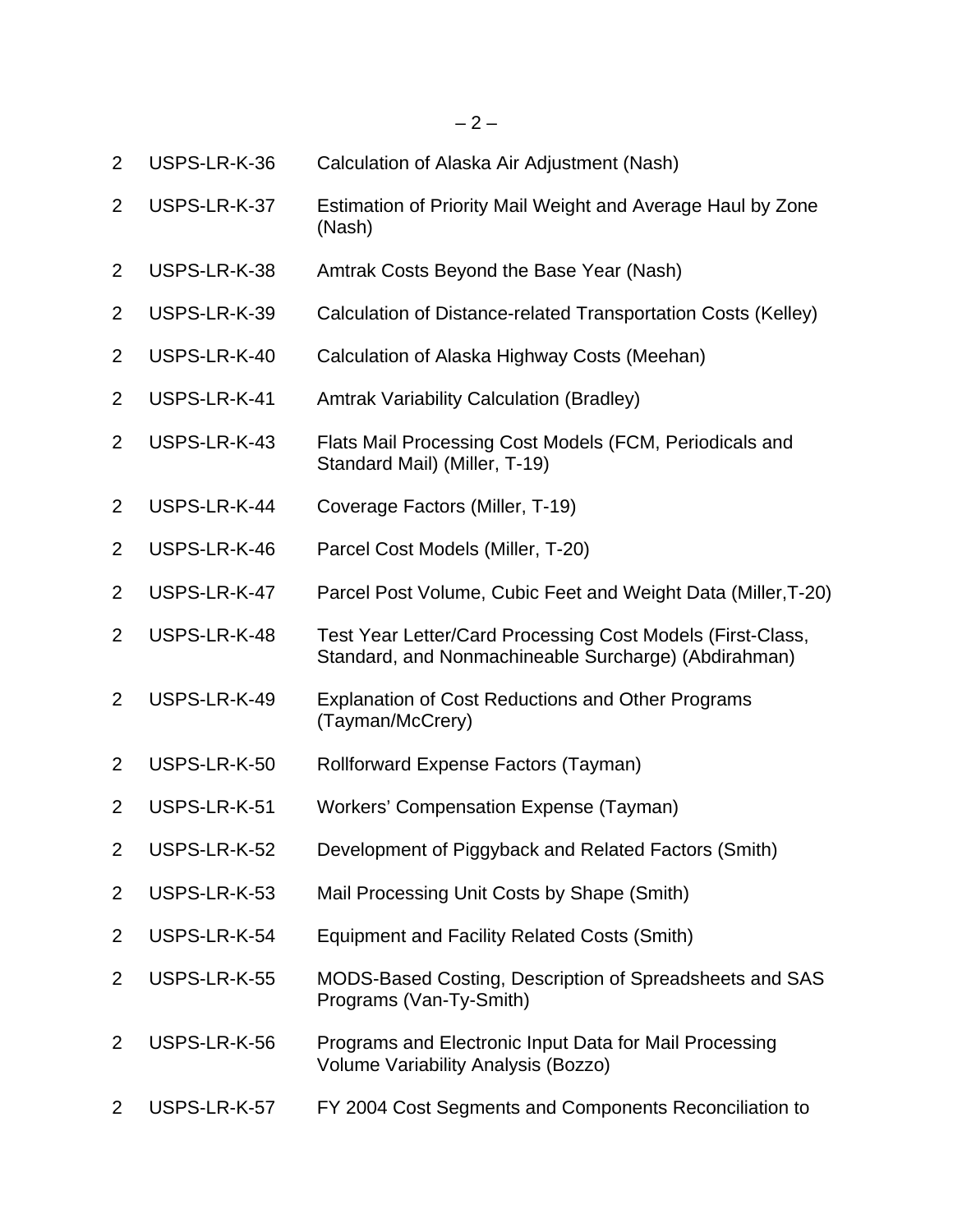| $\overline{2}$ | USPS-LR-K-58 | Estimated Functional Accrued Costs by Subfunctions and Cost<br>Categories (Waterbury)                        |
|----------------|--------------|--------------------------------------------------------------------------------------------------------------|
| $\overline{2}$ | USPS-LR-K-59 | Supporting Materials for Special Service and Express Mail<br>Costs, and Final Adjustments (Moser)            |
| $\overline{2}$ | USPS-LR-K-60 | Supporting Materials for Delivery Confirmation, Signature<br>Confirmation, and Return Receipt Costs (Wesner) |
| $\overline{2}$ | USPS-LR-K-62 | <b>Facility Space Usage Study (Smith)</b>                                                                    |
| $\overline{2}$ | USPS-LR-K-63 | Data Used in Demand Analysis and Volume Forecasting<br>(Thress)                                              |
| $\overline{2}$ | USPS-LR-K-64 | Demand Analysis Econometric Materials (Thress)                                                               |
| $\overline{2}$ | USPS-LR-K-65 | Demand Analysis Econometric Choice Trail (Thress)                                                            |
| $\overline{2}$ | USPS-LR-K-66 | <b>Volume Forecasting Materials (Thress)</b>                                                                 |
| 2              | USPS-LR-K-67 | Development of Delivery Costs by Rate Category for<br>First-Class and Standard Mail (Kelley)                 |
| $\overline{2}$ | USPS-LR-K-68 | Acceptance Rate Study (Abdirahman)                                                                           |
| $\overline{2}$ | USPS-LR-K-69 | Supporting Materials for Cost of Business Reply Mail,<br>Miscellaneous Fees and Pickup Service (Hatcher)     |
| $\overline{2}$ | USPS-LR-K-70 | Rural Mail Count Data (Kay)                                                                                  |
| $\overline{2}$ | USPS-LR-K-71 | FY 1996-FY 2000 Rural Mail Count Data (Kay)                                                                  |
| $\overline{2}$ | USPS-LR-K-72 | Supporting Materials Relating to Incremental Cost Model (Kay)                                                |
| $\overline{2}$ | USPS-LR-K-78 | City Carrier Street Time Survey - Data Collection (Stevens)                                                  |
| $\overline{2}$ | USPS-LR-K-79 | <b>City Carrier Street Time Survey - Cost-Pool Datasets</b><br>(Stevens)                                     |
| 2              | USPS-LR-K-80 | City Carrier Street Time Survey - Volume Datasets (Stevens)                                                  |
| 2              | USPS-LR-K-81 | Econometric Analysis of City Carrier Street Time (Bradley)                                                   |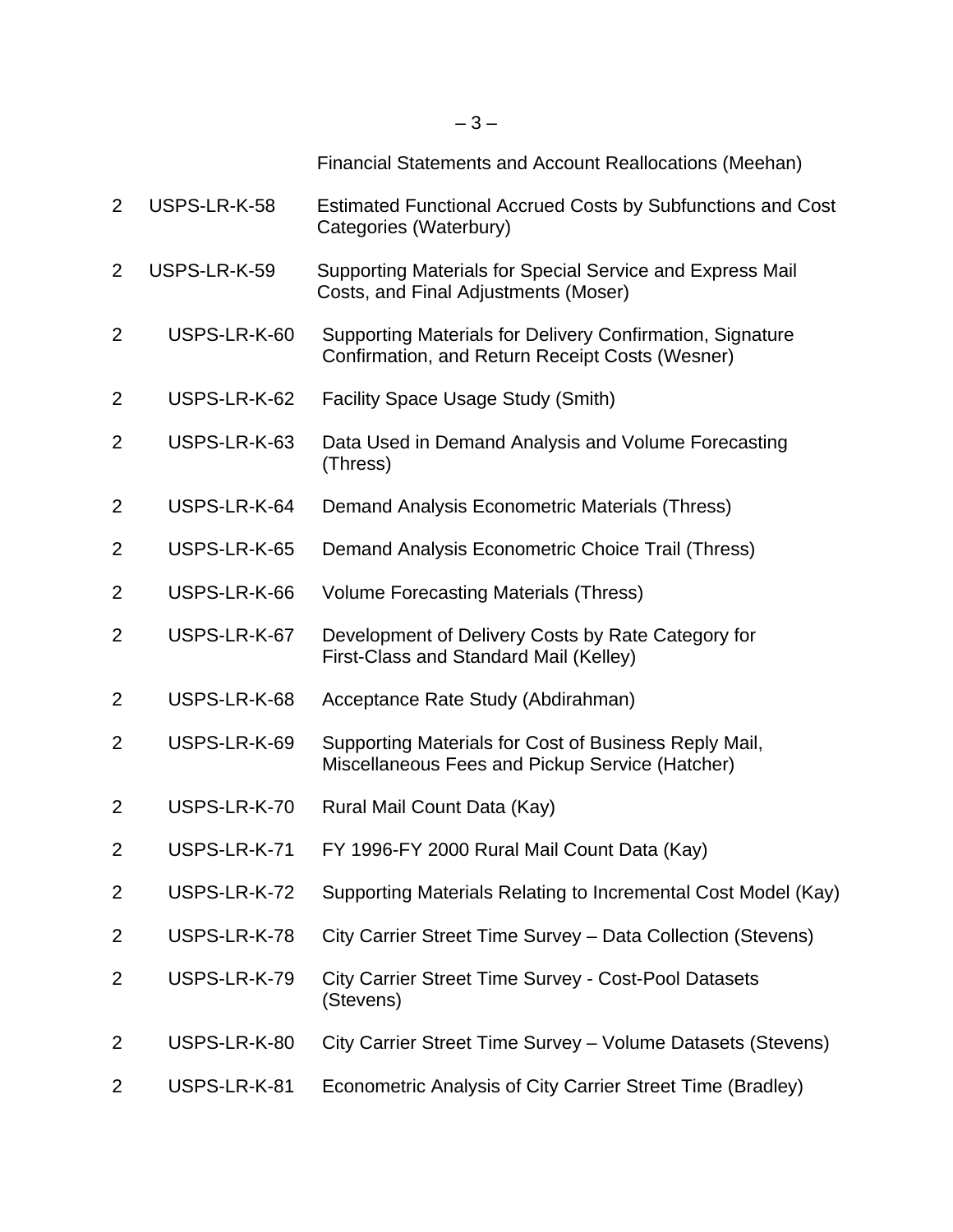| $\overline{2}$ | USPS-LR-K-83  | Window Service Costs by Shape (Cutting)                                                                                          |
|----------------|---------------|----------------------------------------------------------------------------------------------------------------------------------|
| $\overline{2}$ | USPS-LR-K-84  | Development of ECR Mail Processing Saturation Savings<br>(Cutting)                                                               |
| $\overline{2}$ | USPS-LR-K-85  | Periodicals Pallet Cost Analysis (Cutting)                                                                                       |
| $\overline{2}$ | USPS-LR-K-86  | Bound Printed Matter and Parcel Post Mail Processing and<br>Parcel Post Window Service Costs (Cutting)                           |
| $\overline{2}$ | USPS-LR-K-87  | Revenue, Pieces, and Weight Estimates by Shape, Weight<br>Increment, and Indicia (Loetscher)                                     |
| 2              | USPS-LR-K-88  | Dropship Cost Avoidances for Standard Mail and Periodicals<br>(Mayes)                                                            |
| $\overline{2}$ | USPS-LR-K-89  | Parcel Post and Bound Printed Matter Transportation Costs,<br>and Development of Costs for Bulk Parcel Return Service<br>(Mayes) |
| $\overline{2}$ | USPS-LR-K-90  | Description and Program Documentation of Cube-Weight<br><b>Relationship Estimation (Mayes)</b>                                   |
| $\overline{2}$ | USPS-LR-K-91  | Periodicals Mail Sack Size Distribution Study (Loetscher)                                                                        |
| $\overline{2}$ | USPS-LR-K-92  | Standard Mail Mail Entry Point Profile and Periodicals Mail<br><b>Preparation Characteristics (Loetscher)</b>                    |
| 2              | USPS-LR-K-115 | Rate Design Worksheets (Taufique)                                                                                                |
| $\overline{2}$ | USPS-LR-K-116 | Amtrak Analysis, Raw Data and Data Creation Files (Bradley)                                                                      |

Generally, the Postal Service requests that to the extent that it could be argued that its filing does not actually or substantially comply with all of the requirements of Rule 31(b)(2) with respect to the above Category 2 library references, that those requirements be waived. This request is discussed in more specific terms below.

The intended primary purposes of the revisions to Rule 31(b)(2) after Docket No. R97-1 were to limit library references to appropriate circumstances and categories of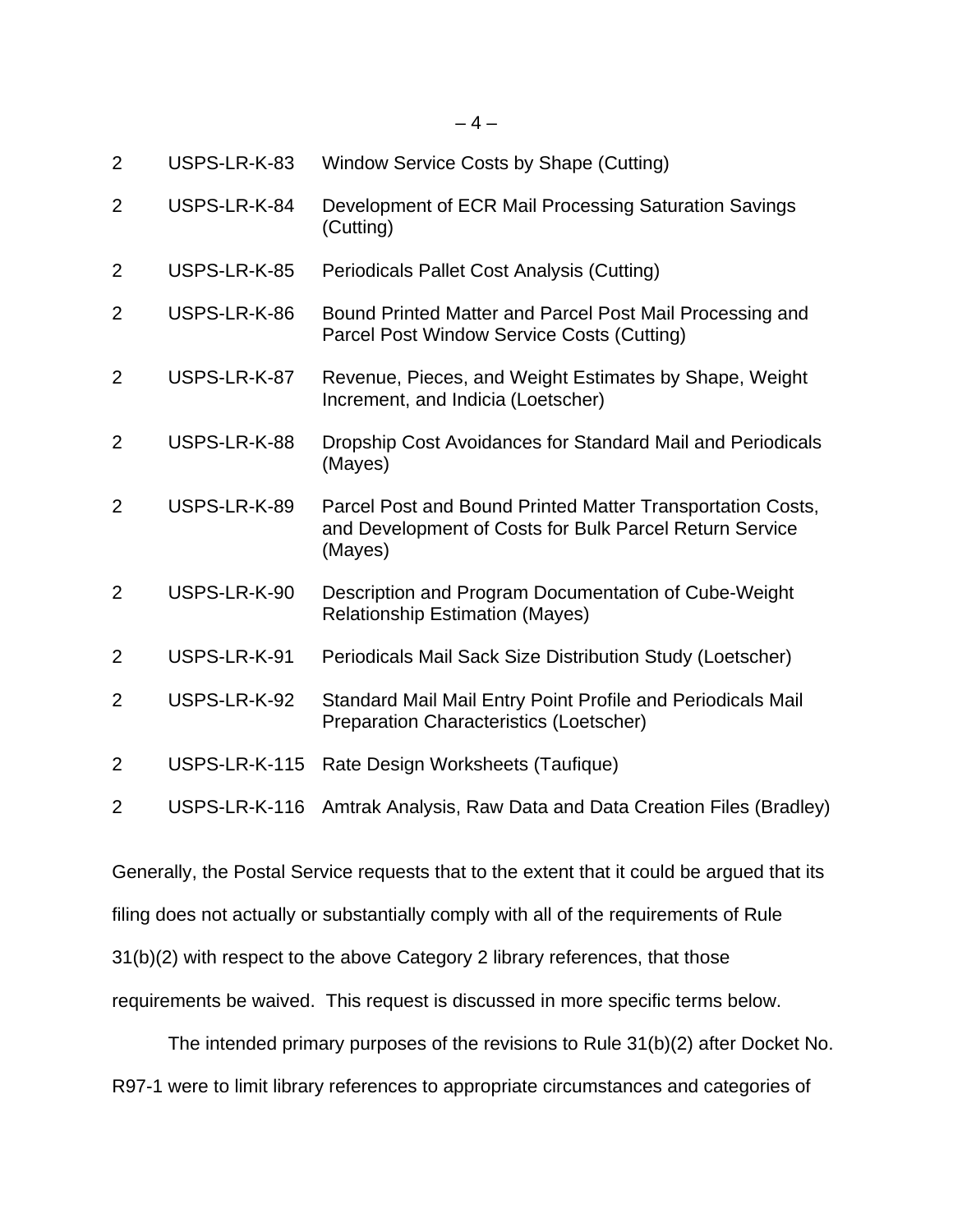material, and to insure that adequate information is provided to identify the contents of library references and to indicate how they relate to the case. *See* Order No. 1263 at 3. The Postal Service submits that, in the context of its Category 2 library references, these purposes are achieved by virtue of the historical practice regarding these types of library references, and by the information included on the master list, within this motion, within the library references themselves, and, most importantly, within the testimonies associated with these library references. Specifically, the nature of Category 2 library references is such that any need for the filing of a separate notice for each library reference, as might otherwise appear to be required by Rule 31(b)(2)(iv), is better satisfied by a comprehensive discussion, within each relevant testimony, identifying all library references relating to that testimony. Therefore, the Postal Service seeks a waiver of the portion of Rule 31(b)(2)(iv) that would otherwise appear to require a separate notice for each Category 2 reference.<sup>1</sup>

In terms of notice, both this document and the master list allow ready identification of the testimony with which each Category 2 library reference is associated. In this case, as in the last case, the Postal Service has sought to ensure that all testimony includes a prominently-featured discussion which identifies and explains all of the related foundational material. (The exceptions are witnesses whose testimonies are more systems-oriented, who may only have a list in their table of

 $1/$  In general, consistent with practice in the last rate case, the types of information that Rule 31(b)(2)(iv) contemplates would be provided in the library reference notice are instead being included within the preface or summary of the library reference itself. In the context of the Postal Service's initial filing, with its myriad Category 1, 2, 3, and 5 references, that approach seems most efficient, and does not appear to have created any problems in the past.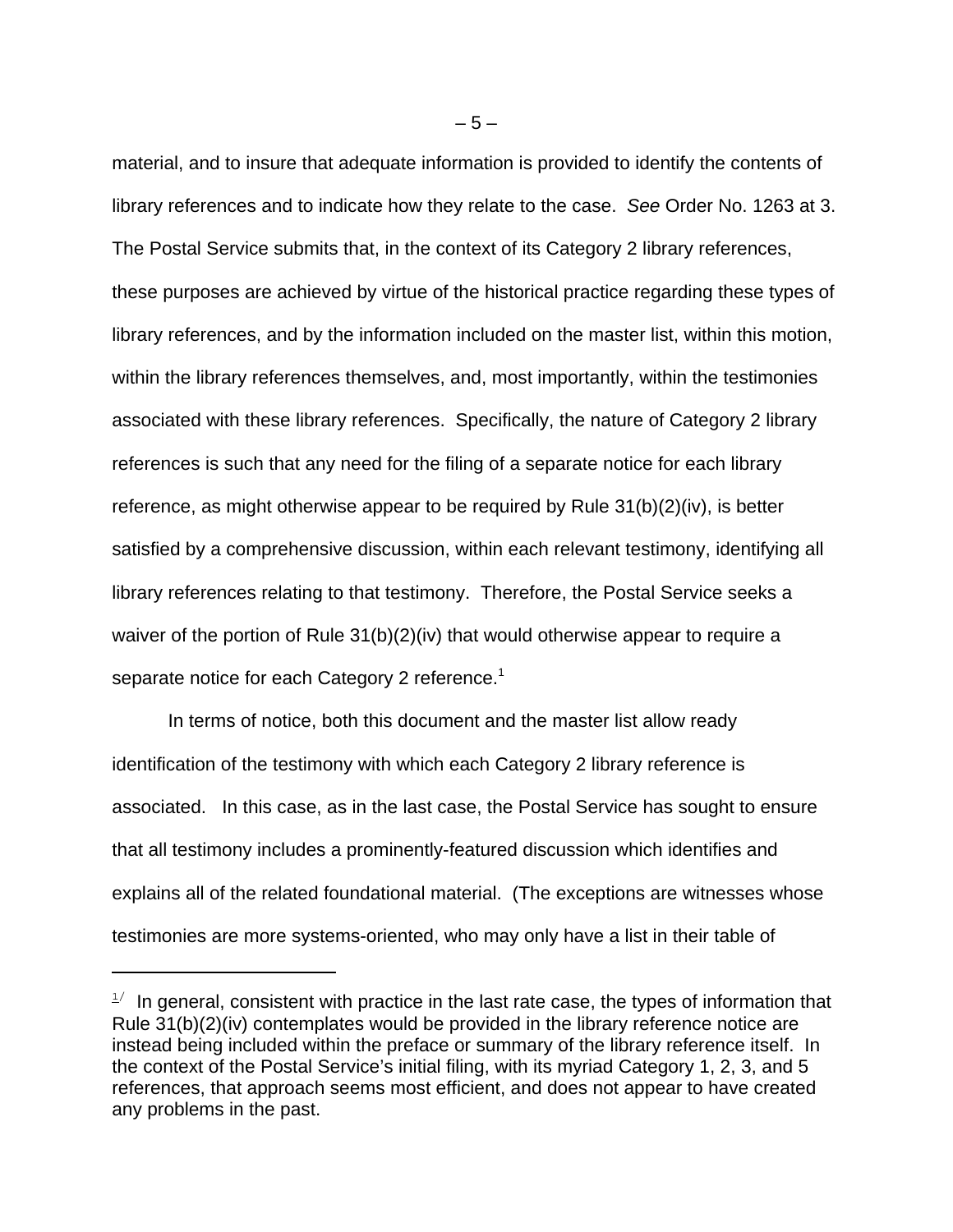contents that indicate the library references associated with their testimonies.) Since parties understand the Postal Service's case by reading the testimonies of its witnesses (rather than randomly selected library references or library reference notices), it is much more useful to consolidate information regarding the contents of related library references within each testimony, rather than include it as part of a series of separate library reference notices. Obviously, in the case, the Postal Service's new roadmap presentation will also assist the understanding of the parties regarding the interrelationships among the totality of materials filed, including library references.

 Moreover, there has never been a genuine issue that these materials are appropriately filed as library references. Category 2, witness foundational material, consists of material that relates directly to the testimony of a specific witness, but which is not physically attached to the testimony. In Docket No. R2000-1, however, the practice was initiated by the Presiding Officer of requiring that all Category 2 library references be sponsored into evidence by a witness. See, P.O. Ruling No. R2000-1/13 (March 14, 2000). Presumably, that will be the practice in this proceeding as well, and the direct testimonies of Postal Service witnesses have been prepared to facilitate that practice.

Generally speaking, witness foundational material can be filed as workpapers, or as library references. In either format, its function is the same -- to provide the appropriate foundation for receipt into evidence of the witness' testimony. In earlier years of postal ratemaking, workpapers were the predominant format used to present such background material. In more recent years, library references have gradually become more prevalent as reliance on electronic data analysis has increased, and as

 $-6-$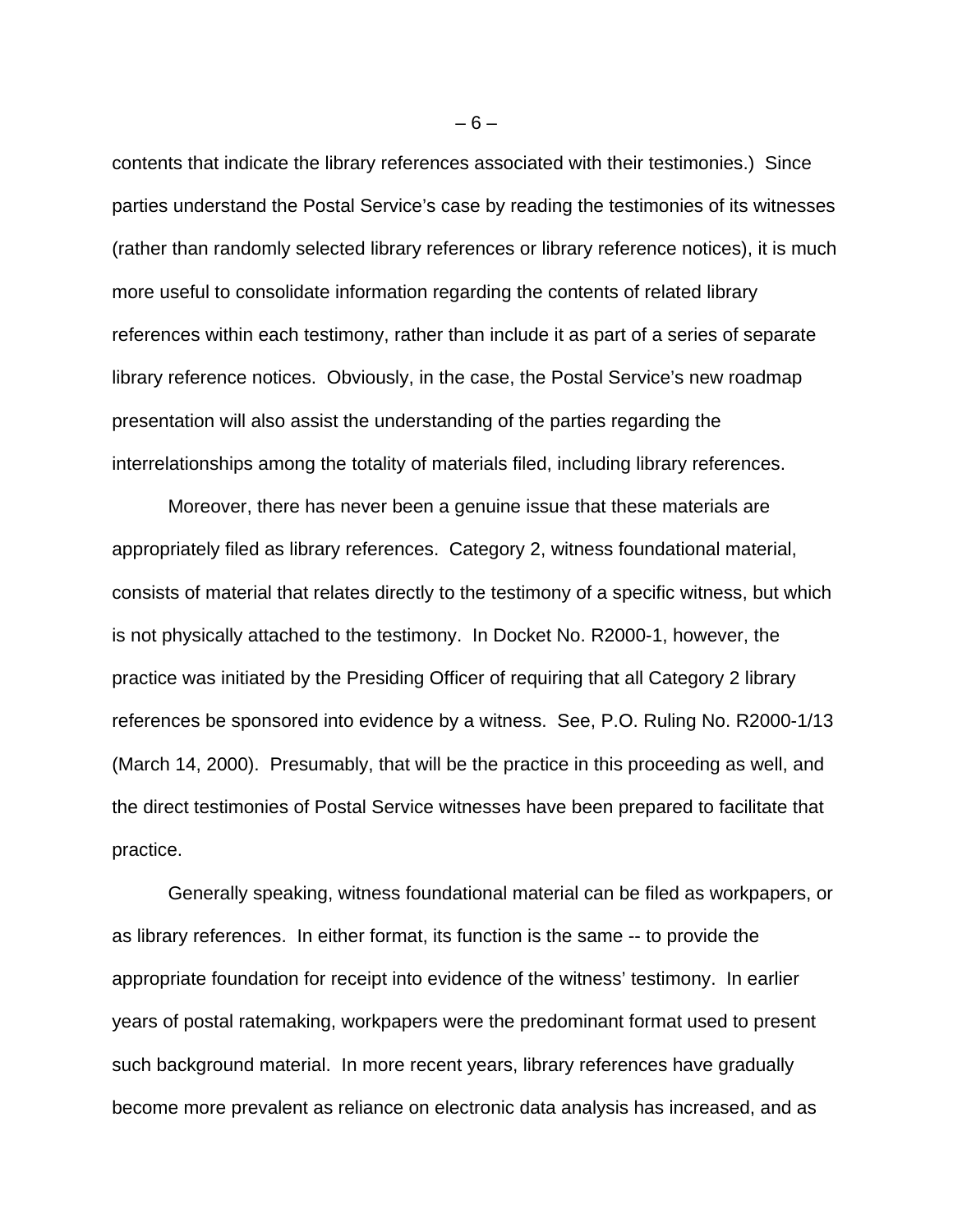the Commission amended Rules 31 and 54 to require more specific and more extensive types of foundational material. For purposes of achieving the intended purpose of the rules, however, the important point is that if questions were raised whether witness foundational material were appropriately filed as library references, the obvious fallback would be to file the material as workpapers. Given the functional similarity of the two formats, it is unclear why any ratemaking participant would have a strong preference for either workpapers or library references. But, for example, when foundational material includes or consists of information in a machine-readable format, it is obvious that use of that material is facilitated if it is filed as a library reference. Therefore, the Postal Service seeks a waiver of the portion of Rule 31(b)(2)(iv)(A) that otherwise might appear to require more extensive discussion of why these materials are being submitted as library references. $2$ 

Since Category 2 library references will be sponsored by the witnesses at the time they adopt the associated testimony, any potential issue of the identity of the individual taking responsibility for the material will already have been put to rest. Therefore, the Postal Service believes it unnecessary to seek a waiver of the portion of Rule  $31(b)(2)(iv)(D)$  that might otherwise require a more extensive discussion of the authors of, or principal contributors to, the Category 2 library references. By virtue of having witnesses sponsor all Category 2 references, the purposes of Rule

 $-7-$ 

<sup>&</sup>lt;sup>2/</sup> There is no apparent need to seek a waiver of the portion of Rule 31(b)(iv)(B) regarding an indication of the category in which the reference is included, as complete information on categories is included in the Master List. Similarly, with regard to that same subparagraph, the few Category 2 references that include survey results would tend to have that fact reflected in the title provided in the Master List.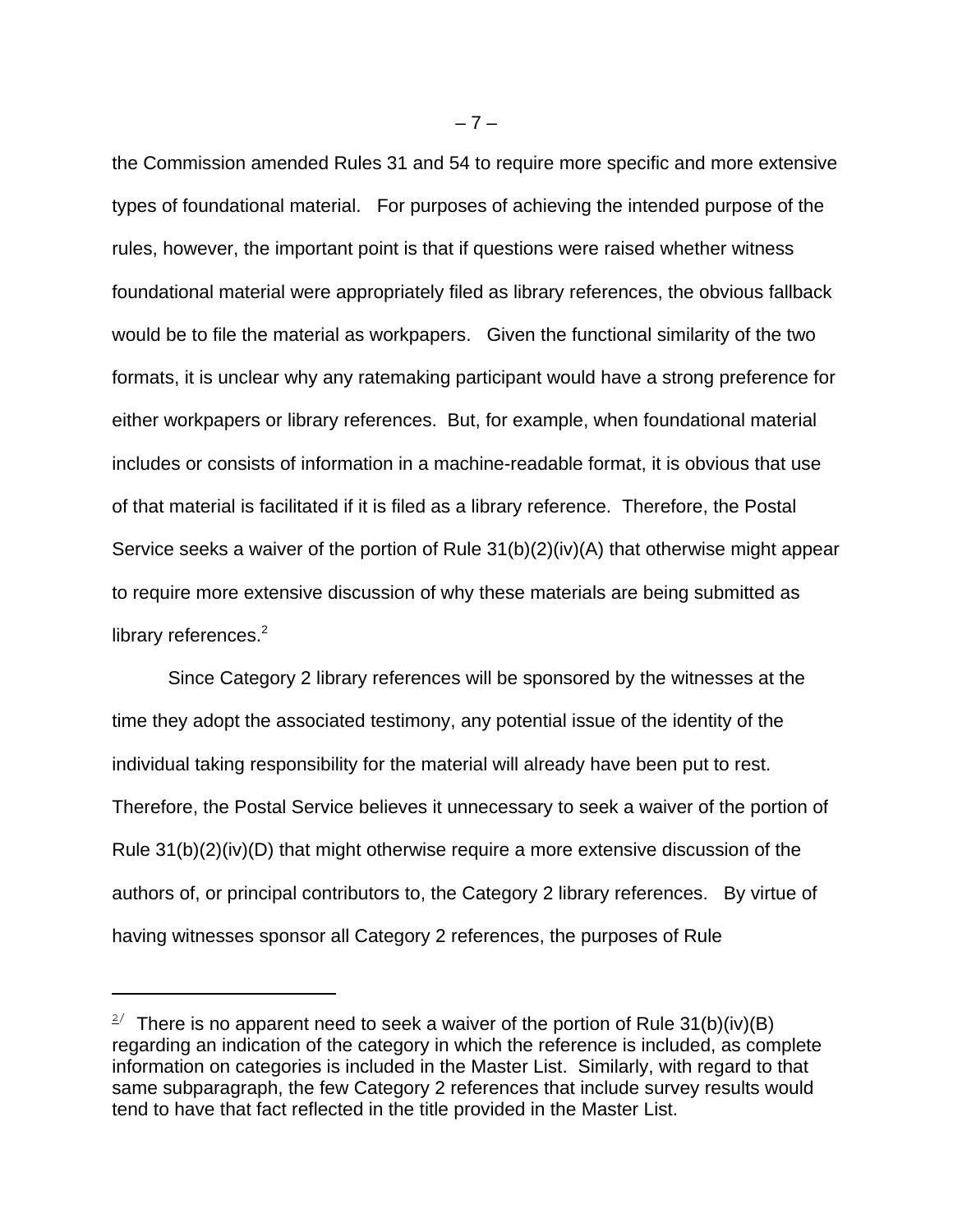31(b)(2)(iv)(H) are likewise fulfilled. Moreover, the direct association between the testimony and the library reference obviates the utility of the notice information that would otherwise be required pursuant to subsections 31(b)(2)(iv)(E) and (F). Nevertheless, the Postal Service has endeavored to explain, either in the text of the testimony, or in preface to the reference itself, or in both places, how the reference relates to the overall testimony and the materials of other witnesses. Moreover, the Postal Service believes that most (if not all) of the applicable Category 2 references include information regarding predecessor materials filed as references in previous cases, and that therefore no waiver of Rule 31(b)(2)(iv)(G) should be necessary. In this case, all Category 2 references include electronic versions, and therefore are in compliance with Rule 31(b)(2)(vii). Lastly, with respect to Rule 31(b)(2)(v), each of the Category 2 library references should already be labeled in accordance with proper notation standards.

 Wherefore, for all of the above reasons, the Postal Service respectfully requests that to whatever extent it could be argued that its filing does not actually or substantially comply with all of the requirements of Rule 31(b)(2) with respect to the above Category 2 library references, that those requirements be waived.

> Respectfully submitted, UNITED STATES POSTAL SERVICE By its attorney:

Eric P. Koetting